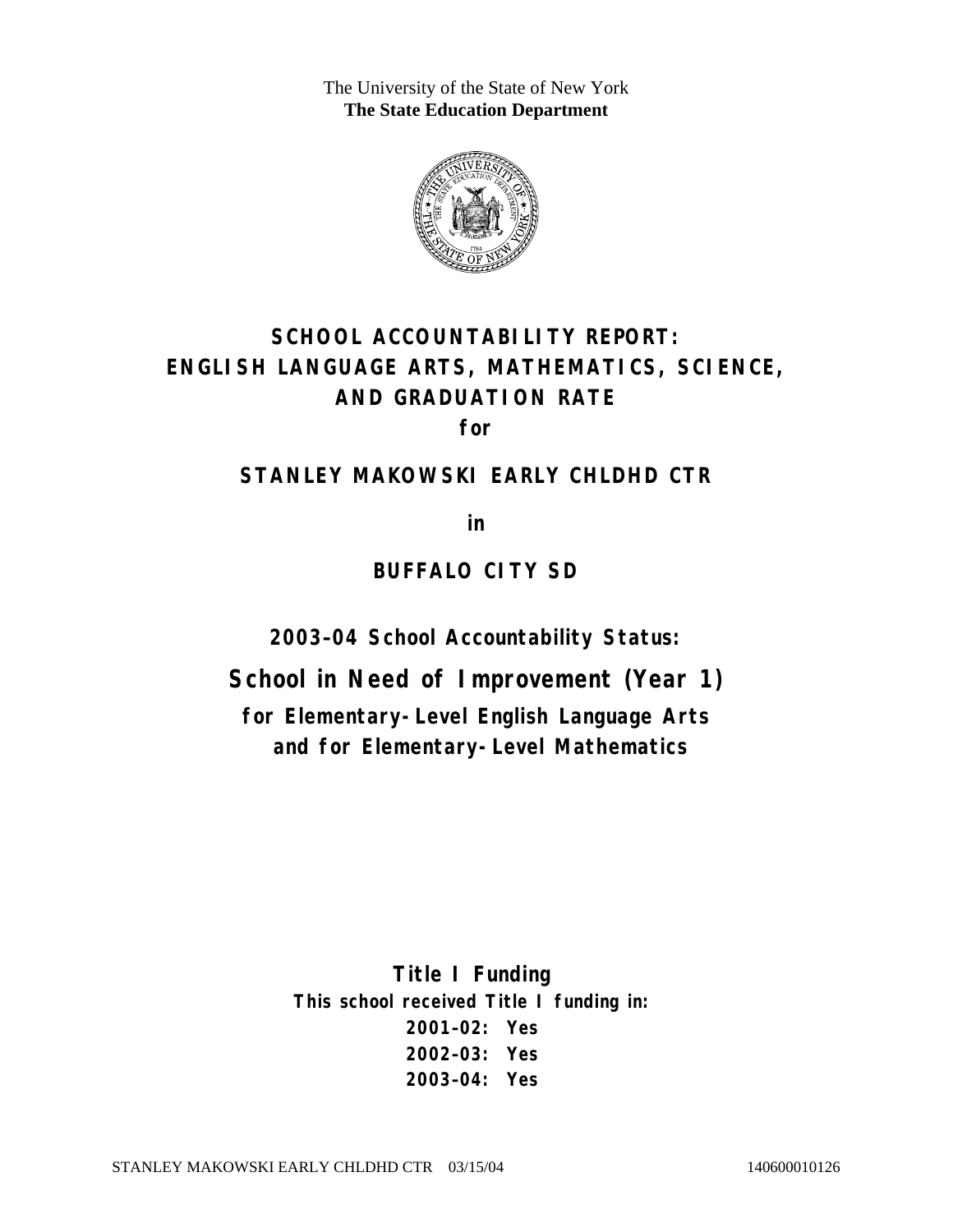#### **District/School Accountability Status Categories**

The list below defines the district or school status categories under New York State's district and school accountability system, which is divided into a Federal Title I component and a State component. A district or school that does not receive Title I funding in a school year does not have a federal status in that year. Schools receiving Title I funds that are not in good standing must provide school choice for their students; those in need of improvement year 2 and beyond must also provide Supplemental Education Services to eligible students. Other consequences for districts and schools not in good standing can be found at: www.emsc.nysed.gov/deputy/nclb/accountability/siinfo.htm. To be removed from any improvement status, a district or school must make Adequate Yearly Progress (AYP) for two consecutive years, or in the case of a School Under Registration Review, achieve the performance targets established for the school by the Commissioner.

**District/School in Good Standing:** A district or school is considered to be in good standing if it has not been identified as a District or School in Need of Improvement, Requiring Corrective Action, Planning for Restructuring, or Requiring Academic Progress, or as a School Under Registration Review.

**District/School Requiring Academic Progress:** Under the State component of New York's accountability system, a district or school that did not make AYP in the same grade and subject for two consecutive years is considered a School Requiring Academic Progress (Year 1) the following year. In each succeeding year that the school fails to make AYP, the year designation is incremented by one.

**District/School in Need of Improvement (Year 1):** A district or school that has not made AYP for two consecutive years in the same grade or subject while receiving Title I funds is considered a District/School in Need of Improvement (Year 1) the following year.

**District/School in Need of Improvement (Year 2):** A District or School in Need of Improvement (Year 1) that does not make AYP in the grade or subject for which it was identified while receiving Title I funds is considered a District or School in Need of Improvement (Year 2) the following year.

**District/School Requiring Corrective Action:** A District or School in Need of Improvement (Year 2) that does not make AYP in the grade or subject for which it was identified while receiving Title I funds is considered a District or School Requiring Corrective Action the following year.

**District/School Planning for Restructuring:** A District or School Requiring Corrective Action that does not make AYP in the grade or subject for which it was identified while receiving Title I funds is considered a District or School Planning for Restructuring the following year.

**School Under Registration Review (SURR):** Schools that are farthest from the State standard and have been determined by the Commissioner to be most in need of improvement are Schools Under Registration Review. These schools must achieve performance targets specified by the Commissioner of Education in their area(s) of identification within a prescribed timeframe or risk having their registration revoked by the Board of Regents.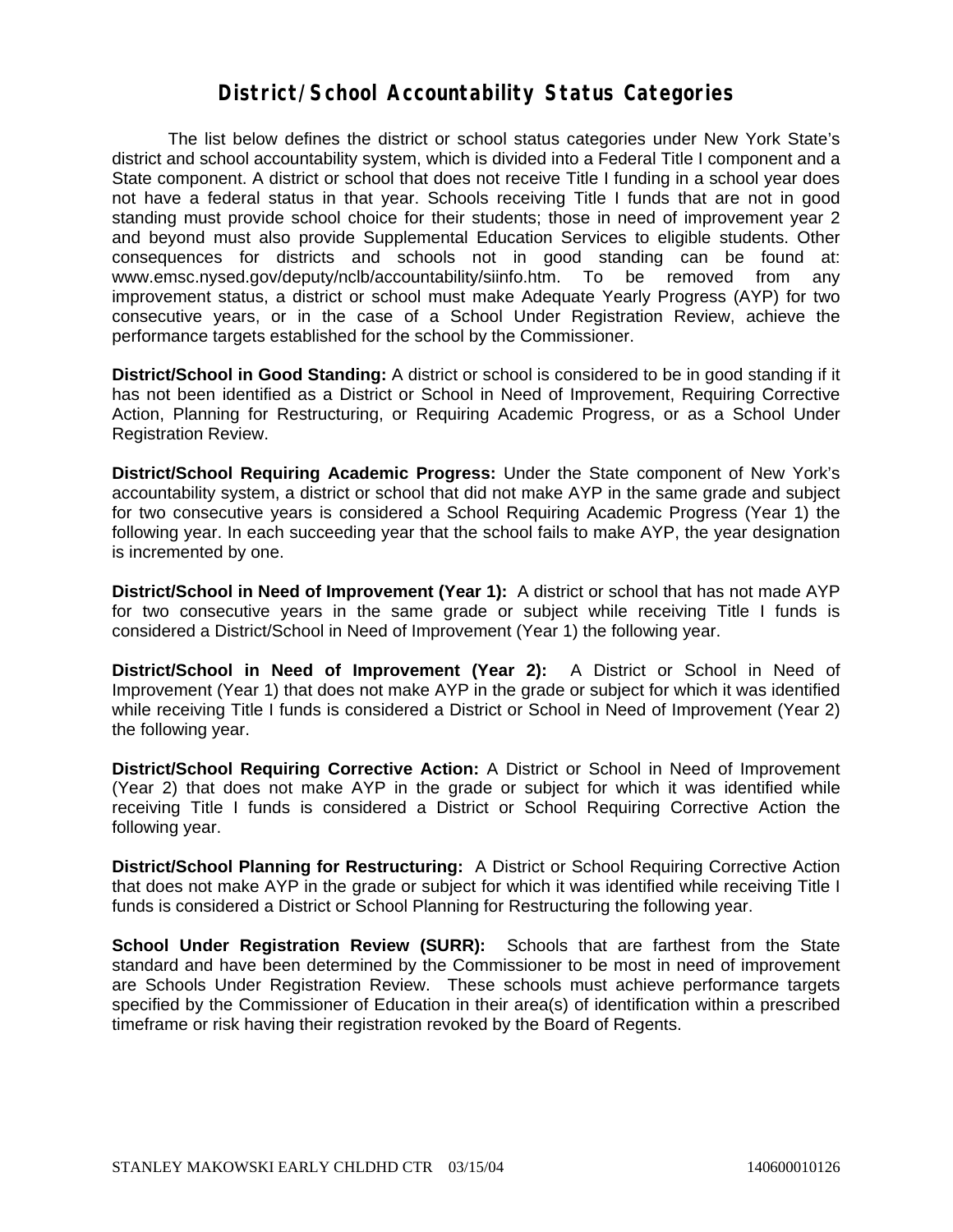## **Elementary-Level English Language Arts**

Definitions of terms, such as Performance Index and Effective Annual Measurable Objective (AMO), are in the glossary, which is the last page of this report.

**For a school to make Adequate Yearly Progress (AYP) in 2002–03, every accountability group must make AYP.** 

**For an accountability group to make AYP in 2002–03, it must** 

- 1. meet the 95 percent participation requirement (*2002–03 Participation*), *and*
- 2. *either* meet its Effective AMO *or* make safe harbor (*2002–03 Performance* and *Standards*).

To meet the participation requirement, 95 percent of the grade 4 enrollment in each accountability group with 40 or more students must

be tested. To meet the Effective AMO, the Performance Index for each group with 30 or more continuously enrolled students must equal or exceed the Effective AMO. To make safe harbor, the Performance Index of each of these groups must equal or exceed its ELA safe harbor target *and* the group must meet the elementary-level science qualification for safe harbor. (See the elementary-level science page of this report for further information on meeting the science qualification for safe harbor.)

*ELA Safe Harbor Targets:* The elementary-level 2002–03 ELA Safe Harbor Target is calculated by using the following equation: 2001–02 PI + (200 – the 2001–02 PI) <sup>×</sup> 0.10. The 2003–04 ELA Safe Harbor Target is calculated by using the following equation: 2002–03 PI + (200 – the 2002–03 PI)  $\times$  0.10. The 2003–04 target is provided for groups whose PI was below the Effective AMO in 2002–03.

| <b>Accountability Group</b>       | 2002-03 Participation |                                    | 2002-03 Performance*                             |                      | 2002-03 Standards |                                     |                                                           |                                                              | 2003-04                                           |
|-----------------------------------|-----------------------|------------------------------------|--------------------------------------------------|----------------------|-------------------|-------------------------------------|-----------------------------------------------------------|--------------------------------------------------------------|---------------------------------------------------|
|                                   | Grade 4<br>Enrollment | Percent of<br>Enrollment<br>Tested | Count of<br>Continuously<br>Enrolled<br>Students | Performance<br>Index | Effective<br>AMO  | <b>ELA Safe</b><br>Harbor<br>Target | Met the<br>Science<br>Qualification<br>for Safe<br>Harbor | <b>Made</b><br><b>AYP</b> in<br><b>ELA</b> in<br>$2002 - 03$ | <b>ELA Safe</b><br><b>Harbor</b><br><b>Target</b> |
| All Students                      | 182                   | 99%                                | 179                                              | 111                  | 115               | 115                                 | Yes                                                       | <b>No</b>                                                    | 120                                               |
| <b>Students with Disabilities</b> | 46                    | 98%                                | 45                                               | 64                   | 109               | 88                                  | No.                                                       | <b>No</b>                                                    | 78                                                |
| American Indian/Alaskan Native    |                       |                                    |                                                  |                      |                   |                                     |                                                           |                                                              |                                                   |
| Black                             | 139                   | 99%                                | 137                                              | 107                  | 114               | 106                                 | No.                                                       | <b>No</b>                                                    | 116                                               |
| Hispanic                          | 18                    |                                    | 17                                               |                      |                   |                                     |                                                           |                                                              |                                                   |
| Asian or Pacific Islander         | $\overline{2}$        |                                    | $\overline{2}$                                   |                      |                   |                                     |                                                           |                                                              |                                                   |
| White                             | 22                    |                                    | 22                                               |                      |                   |                                     |                                                           |                                                              |                                                   |
| <b>Limited English Proficient</b> | 16                    |                                    | 16                                               |                      |                   |                                     |                                                           |                                                              |                                                   |
| Economically Disadvantaged        | 167                   | 99%                                | 165                                              | 110                  | 115               | 104                                 | Yes                                                       | <b>Yes</b>                                                   | 119                                               |
| <b>Final AYP Determination</b>    |                       |                                    |                                                  |                      |                   |                                     |                                                           | <b>No</b>                                                    |                                                   |

\*For schools with fewer than 30 continuously enrolled tested students in 2002–03, data for 2001–02 and 2002–03 were combined to determine counts and PIs.

\*\*Groups with a "\*\*" are not required to meet the science qualification for safe harbor to make safe harbor in English and mathematics because fewer than 30 students in the group were administered the science test.

**State accountability status in elementary-level English language arts: School Requiring Academic Progress Year 1** 

Title I accountability status in elementary-level English language arts: School In Need of Improvement Year 1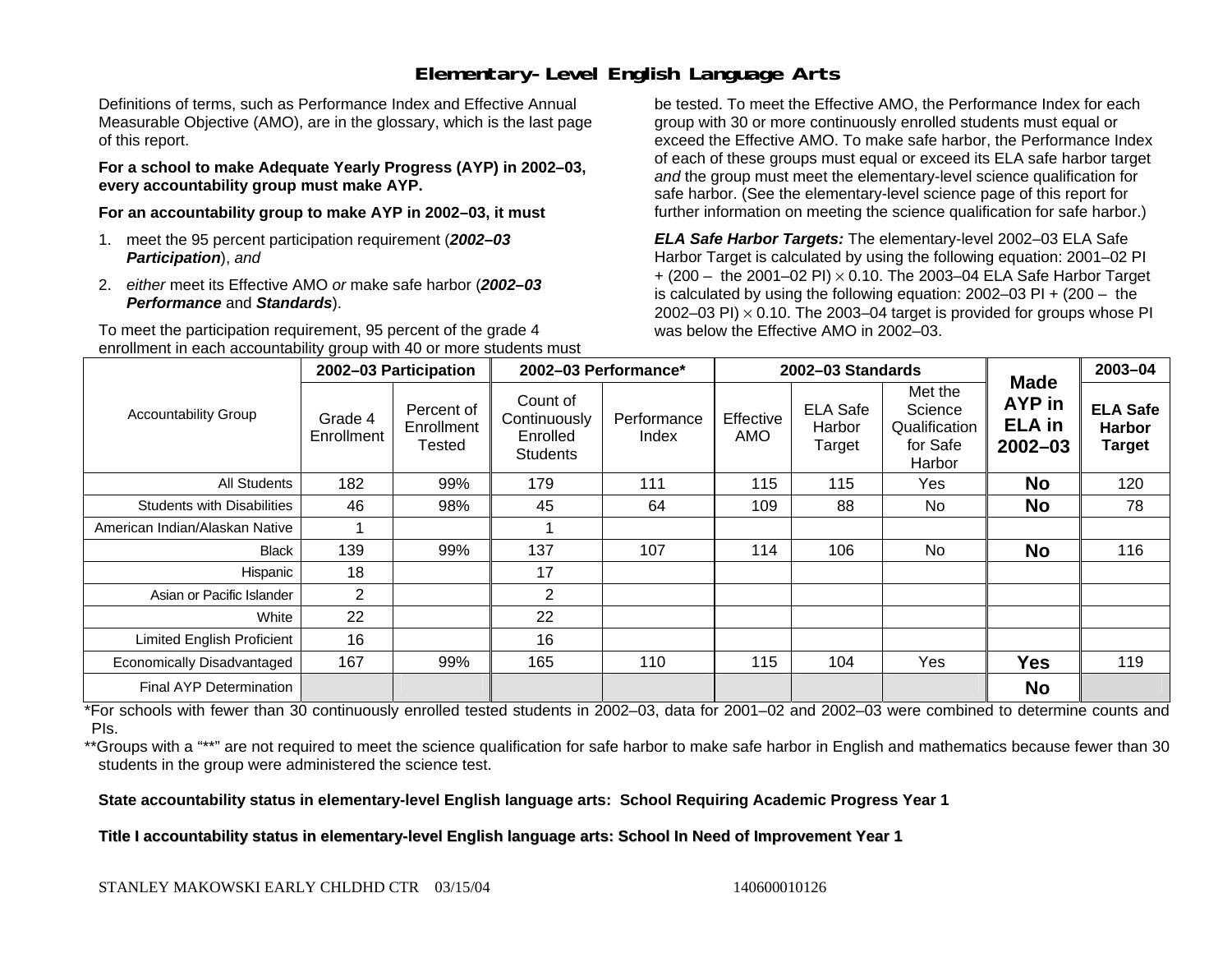## **Elementary-Level Mathematics**

Definitions of terms, such as Performance Index and Effective Annual Measurable Objective (AMO), are in the glossary, which is the last page of this report.

**For a school to make Adequate Yearly Progress (AYP) in 2002–03, every accountability group must make AYP.** 

**For an accountability group to make AYP in 2002–03, it must** 

- 1. meet the 95 percent participation requirement (*2002–03 Participation*), *and*
- 2. *either* meet its Effective AMO *or* make safe harbor (*2002–03 Performance* and *Standards*).

To meet the participation requirement, 95 percent of the grade 4 enrollment in each accountability group with 40 or more students must

be tested. To meet the Effective AMO, the Performance Index for each group with 30 or more continuously enrolled students must equal or exceed the Effective AMO. To make safe harbor, the Performance Index of each of these groups must equal or exceed its math safe harbor target *and* the group must meet the elementary-level science qualification for safe harbor. (See the elementary-level science page of this report for further information on meeting the science qualification for safe harbor.)

*Math Safe Harbor Targets:* The elementary-level 2002–03 Math Safe Harbor Target is calculated by using the following equation: 2001–02 PI + (200 – the 2001–02 PI) × 0.10. The 2003–04 Math Safe Harbor Target is calculated by using the following equation: 2002–03 PI + (200  $-$  the 2002–03 PI)  $\times$  0.10. The 2003–04 target is provided for groups whose PI was below the Effective AMO in 2002–03.

| <b>Accountability Group</b>       | 2002-03 Participation |                                    | 2002-03 Performance*                             |                      | 2002-03 Standards |                               |                                                           |                                                 | 2003-04                                            |
|-----------------------------------|-----------------------|------------------------------------|--------------------------------------------------|----------------------|-------------------|-------------------------------|-----------------------------------------------------------|-------------------------------------------------|----------------------------------------------------|
|                                   | Grade 4<br>Enrollment | Percent of<br>Enrollment<br>Tested | Count of<br>Continuously<br>Enrolled<br>Students | Performance<br>Index | Effective<br>AMO  | Math Safe<br>Harbor<br>Target | Met the<br>Science<br>Qualification<br>for Safe<br>Harbor | <b>Made</b><br>AYP in<br>Math in<br>$2002 - 03$ | <b>Math Safe</b><br><b>Harbor</b><br><b>Target</b> |
| All Students                      | 181                   | 99%                                | 178                                              | 144                  | 128               |                               |                                                           | <b>Yes</b>                                      |                                                    |
| <b>Students with Disabilities</b> | 46                    | 98%                                | 45                                               | 116                  | 122               | 122                           | <b>No</b>                                                 | <b>No</b>                                       | 124                                                |
| American Indian/Alaskan Native    |                       |                                    |                                                  |                      |                   |                               |                                                           |                                                 |                                                    |
| <b>Black</b>                      | 138                   | 99%                                | 135                                              | 137                  | 127               |                               |                                                           | <b>Yes</b>                                      |                                                    |
| Hispanic                          | 18                    |                                    | 18                                               |                      |                   |                               |                                                           |                                                 |                                                    |
| Asian or Pacific Islander         | 2                     |                                    | 2                                                |                      |                   |                               |                                                           |                                                 |                                                    |
| White                             | 22                    |                                    | 22                                               |                      |                   |                               |                                                           |                                                 |                                                    |
| Limited English Proficient        | 16                    |                                    | 16                                               |                      |                   |                               |                                                           |                                                 |                                                    |
| Economically Disadvantaged        | 165                   | 99%                                | 164                                              | 143                  | 128               |                               |                                                           | <b>Yes</b>                                      |                                                    |
| <b>Final AYP Determination</b>    |                       |                                    |                                                  |                      |                   |                               |                                                           | <b>No</b>                                       |                                                    |

\*For schools with fewer than 30 continuously enrolled tested students in 2002–03, data for 2001–02 and 2002–03 were combined to determine counts and PIs. \*\*Groups with a "\*\*" are not required to meet the science qualification for safe harbor to make safe harbor in English and mathematics because fewer than 30 students in the group were administered the science test.

**State accountability status in elementary-level mathematics: School Requiring Academic Progress Year 1** 

Title I accountability status in elementary-level mathematics: School In Need of Improvement Year 1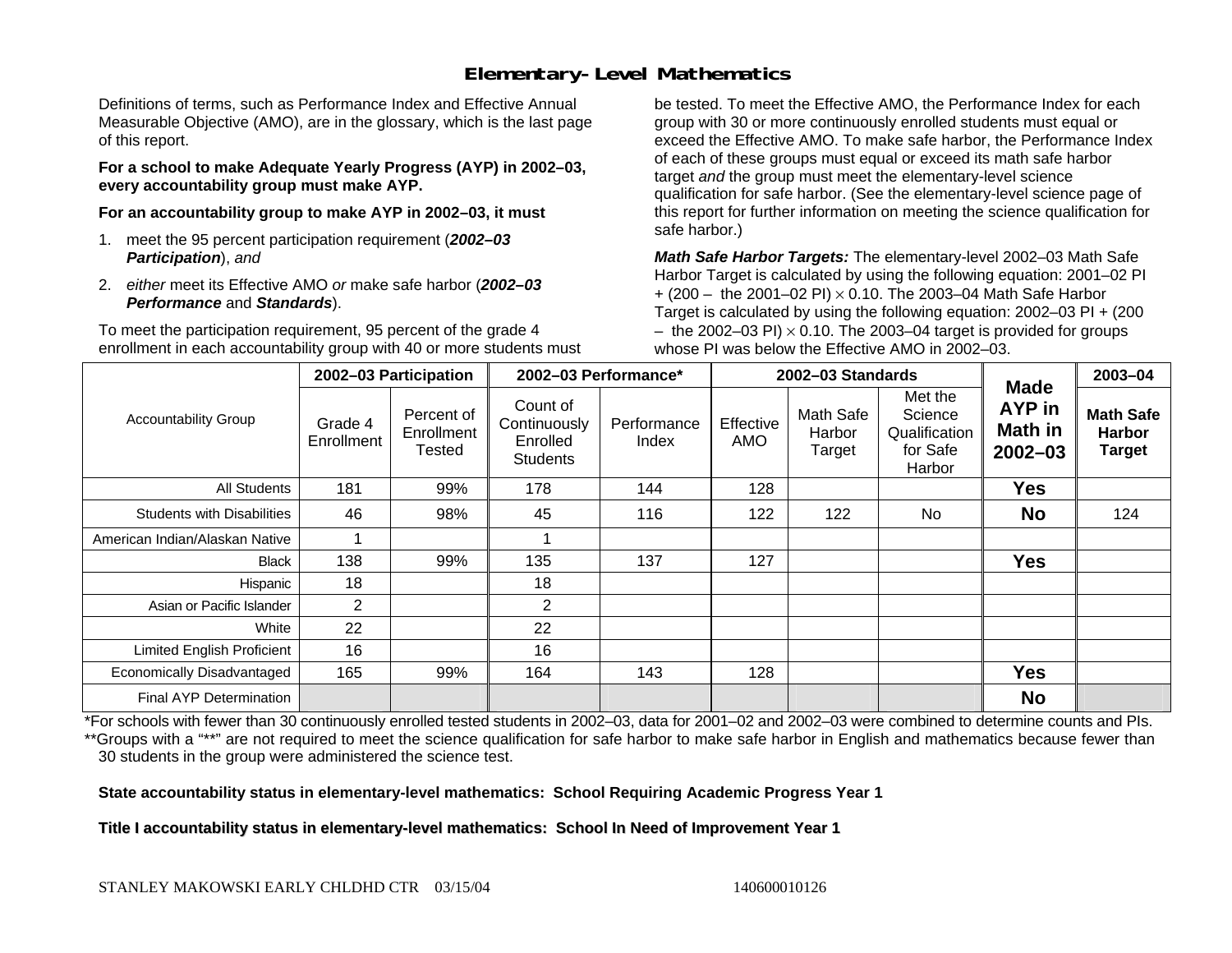#### **Elementary-Level Science**

Definitions of terms, such as Progress Target and Adequate Yearly Progress (AYP), are in the glossary, which is the last page of this report.

*Made AYP in Science in 2002–03:* For a school to make AYP in science, the Percent At or Above SDL for the "All Students" group must equal or exceed the State Science Standard or the Science Progress Target.

**State Designated Level (SDL):** The score that students taking the elementary-level science test must equal or exceed on the written portion of the test to meet the State Science Standard.

*Qualification for Safe Harbor in Elementary-Level ELA and Math:* For an accountability group to be considered Qualified for Safe Harbor in Elementary-Level ELA and Math, the Percent At or Above SDL must equal or exceed the State Science Standard or the Science Progress Target in elementary-level science for that group. Groups with fewer than 30 students tested in elementary-level science are not subject to this qualification criterion.

*Science Progress Targets:* The elementary-level 2002–03 Science Progress Target is calculated by adding one point to the 2001–02 Percent At or Above SDL. The 2003–04 Science Progress Target is calculated by multiplying the 2002–03 Percent At or Above SDL by two and then adding one point. The 2003–04 target is provided for groups whose Percent At or Above SDL was below the State Science Standard in 2002–03.

|                                   |                                                         | 2002-03 Performance*       |                                     | 2002-03 Standards             |                                             | $2002 - 03$                                                             | $2003 - 04$                   |
|-----------------------------------|---------------------------------------------------------|----------------------------|-------------------------------------|-------------------------------|---------------------------------------------|-------------------------------------------------------------------------|-------------------------------|
| <b>Accountability Group</b>       | Count of<br>Continuously<br>Enrolled<br><b>Students</b> | Percent At or<br>Above SDL | <b>State</b><br>Science<br>Standard | Science<br>Progress<br>Target | <b>Made AYP</b><br>in Science<br>in 2002-03 | Qualified for<br>Safe Harbor in<br>Elementary-<br>Level ELA and<br>Math | Science<br>Progress<br>Target |
| All Students                      | 178                                                     | 44                         | 40                                  |                               | <b>Yes</b>                                  | Yes                                                                     |                               |
| <b>Students with Disabilities</b> | 45                                                      | 29                         | 40                                  | 32                            |                                             | No.                                                                     | 59                            |
| American Indian/Alaskan Native    |                                                         |                            |                                     |                               |                                             |                                                                         |                               |
| <b>Black</b>                      | 135                                                     | 37                         | 40                                  | 40                            |                                             | No.                                                                     | 75                            |
| Hispanic                          | 18                                                      |                            |                                     |                               |                                             |                                                                         |                               |
| Asian or Pacific Islander         | 2                                                       |                            |                                     |                               |                                             |                                                                         |                               |
| White                             | 22                                                      |                            |                                     |                               |                                             |                                                                         |                               |
| Limited English Proficient        | 16                                                      |                            |                                     |                               |                                             |                                                                         |                               |
| Economically Disadvantaged        | 164                                                     | 43                         | 40                                  |                               |                                             | Yes                                                                     |                               |
| <b>Final AYP Determination</b>    |                                                         |                            |                                     |                               | <b>Yes</b>                                  |                                                                         |                               |

\*For schools with fewer than 30 continuously enrolled students in 2002–03, data for 2001–02 and 2002–03 were combined to determine counts and percents at or above SDL.

#### **State accountability status in elementary-level science: School in Good Standing**

Title I accountability status in elementary-level science: School in Good Standing